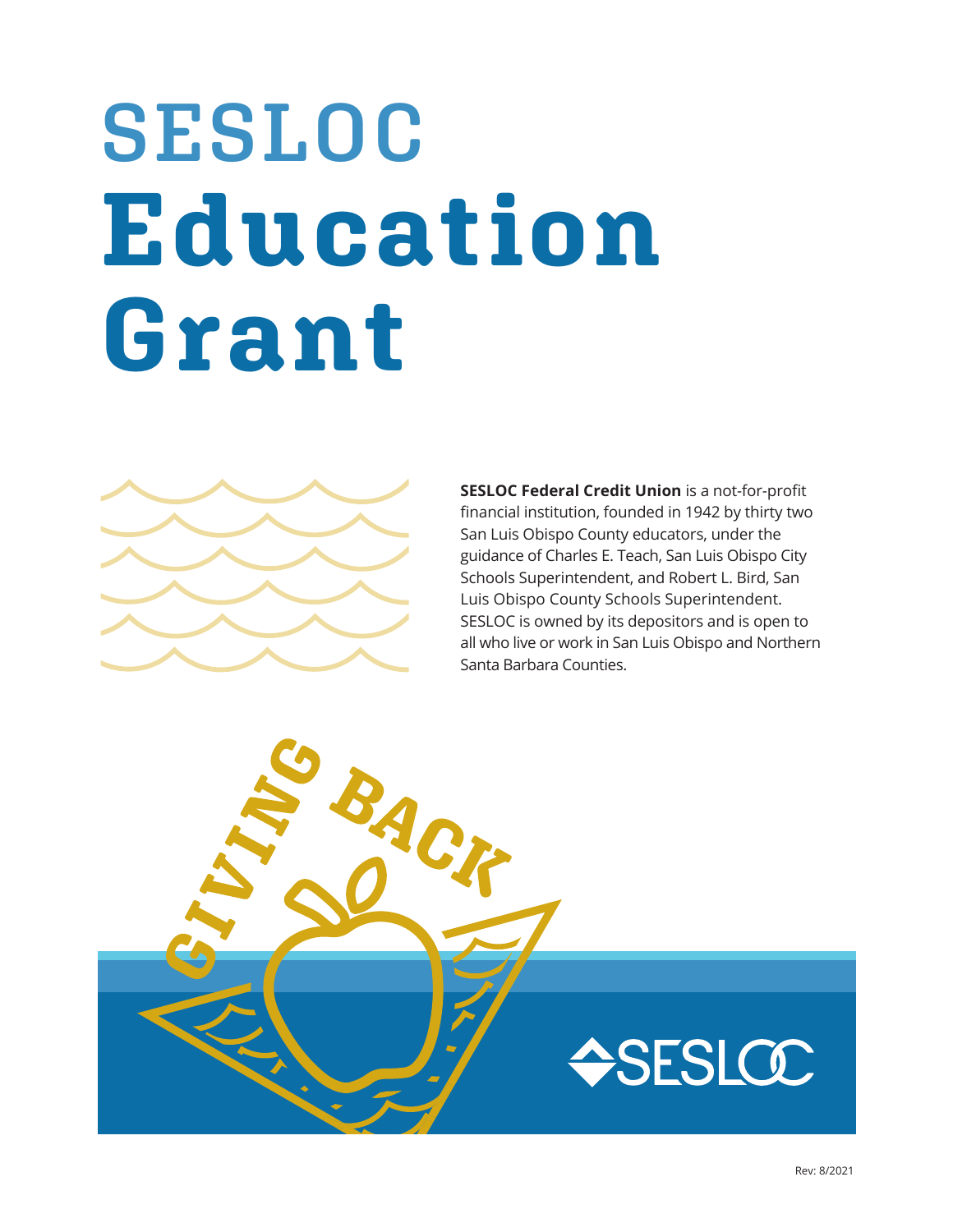## **The SESLOC Education Grant**

As a financial institution founded by local educators, SESLOC Federal Credit Union has a strong commitment to education and strives to expand learning opportunity for students in San Luis Obispo and Northern Santa Barbara Counties by supporting creativity and excellence in the teaching profession.

Each month SESLOC awards education grants for use in local K-12 schools, where they support and enhance education by expanding classroom level resources and supporting projects that support the Credit Union values of

- 
- **Cooperation Accountability**
- **Self-reliance and empowerment Teamwork**
- **Responsibility Innovation**
- 
- **Financial Literacy Diversity, Equity and Inclusion**
- **Eligibility**

Open to kindergarten through 12th grade classroom teachers and directors of enrichment programs at accredited schools within San Luis Obispo and Northern Santa Barbara Counties.

### **Funding Levels**

Grants available in amounts up to \$500

#### **Deadline**

Grant applications received during any calendar month are reviewed by the committee at the start of the following month. Teachers are notified of acceptance or denial by mid-month.

**NOTE**: If the "Date Funds Needed" entry on your application is earlier than the possible funding date, this can result in a denied application. Applications may be submitted up to four months prior to project implementation.

#### **Return Application to:**

SESLOC Federal Credit Union ATTN: Education Grant Committee P.O. Box 5360 San Luis Obispo, CA 93403-5360

Email: grants@sesloc.org Fax: 805.540.7720

#### **Need More information?**

Please contact Carla Swift, AVP Education and Service Management, at 805.543.1816 ext. 204, or cswift@sesloc.org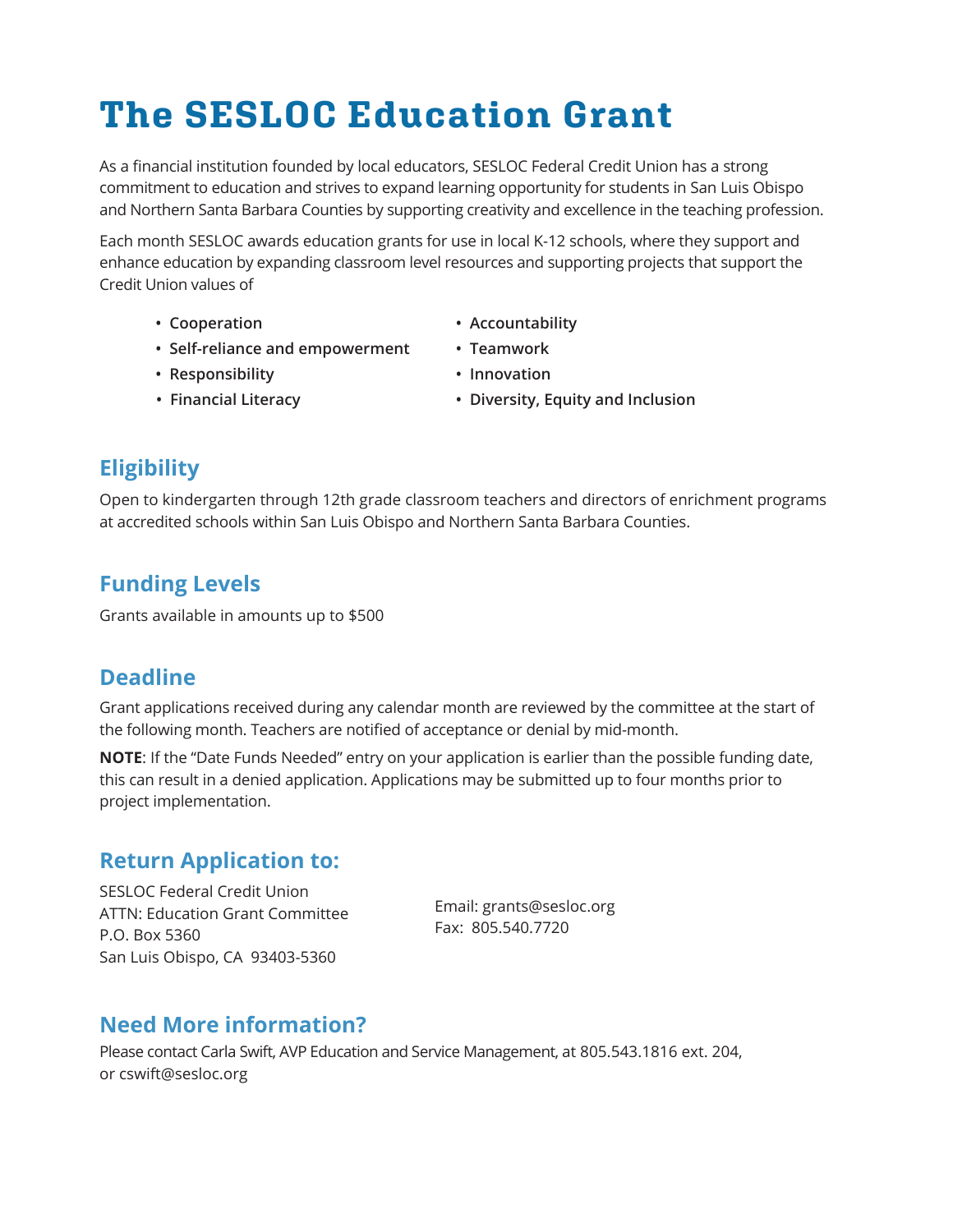#### **SESLOC Federal Credit Union Education Grant Criteria**

Decisions are based on the following criteria:

- Enriches student overall learning experience or provides academic enrichment
- Provides classroom learning experiences typically unavailable without private funding
- Supports learning in academic areas, such as English and literacy, science and technology, social science, math, the arts, music and finanical literacy
- Well-defined, measurable objectives
- Creativity and innovation
- Number of students who benefit
- Clear implementation plan within the school year
- Meets all grant application requirements

### **Application Requirements**

Grant applications must be completed in their entirety and provide:

- **1.** Detailed description of planned project.
- **2.** Explanation of the project's goals and objectives and how it will enrich student learning experiences or alleviate specific classroom needs or challenges.
- **3.** Classroom books: Include a book list and indicate proposed use.
- **4.** Clear evaluation plan that measures improved student performance based on project objectives.
- **5.** Timetable for project implementation and completion by the end of the school year.
- **6.** Project budget: complete, detailed and correctly totaled.

 (If the project requires more than the maximum \$500 grant, provide an explanation of how additional monies will be obtained. Please provide any explanations or attachments that will document your efforts.)

- **7.** Permission for SESLOC Federal Credit Union to publicly use recipient's name, school name and/or photograph if grant is awarded.
- **8.** Signature of school principal acknowledging support for the proposed project or activity and certifying it meets all curriculum and education standards.

**NOTE**: Teachers may submit more than one application; however, they will be awarded only one grant per school year.

#### **Project Exclusions**

Grants in the following categories are not eligible: fundraising events; annual off-site camp experiences;\* incentives and rewards; teacher's aides and staffing; training conferences or seminars; refreshments; clothing; programs which support a particular religious affiliation, discriminate on the basis of race, religion, gender, age, ethnicity, sexual orientation or religion, or support a particular political candidate or political agenda; projects that do not directly benefit students in the classroom. Flexible seating and special-use furniture is considered on a case-by-case basis.\*\*

<sup>\*</sup>Exceptions are considered for economically disadvantaged schools.

<sup>\*\*</sup>Priority is given to classroom projects.